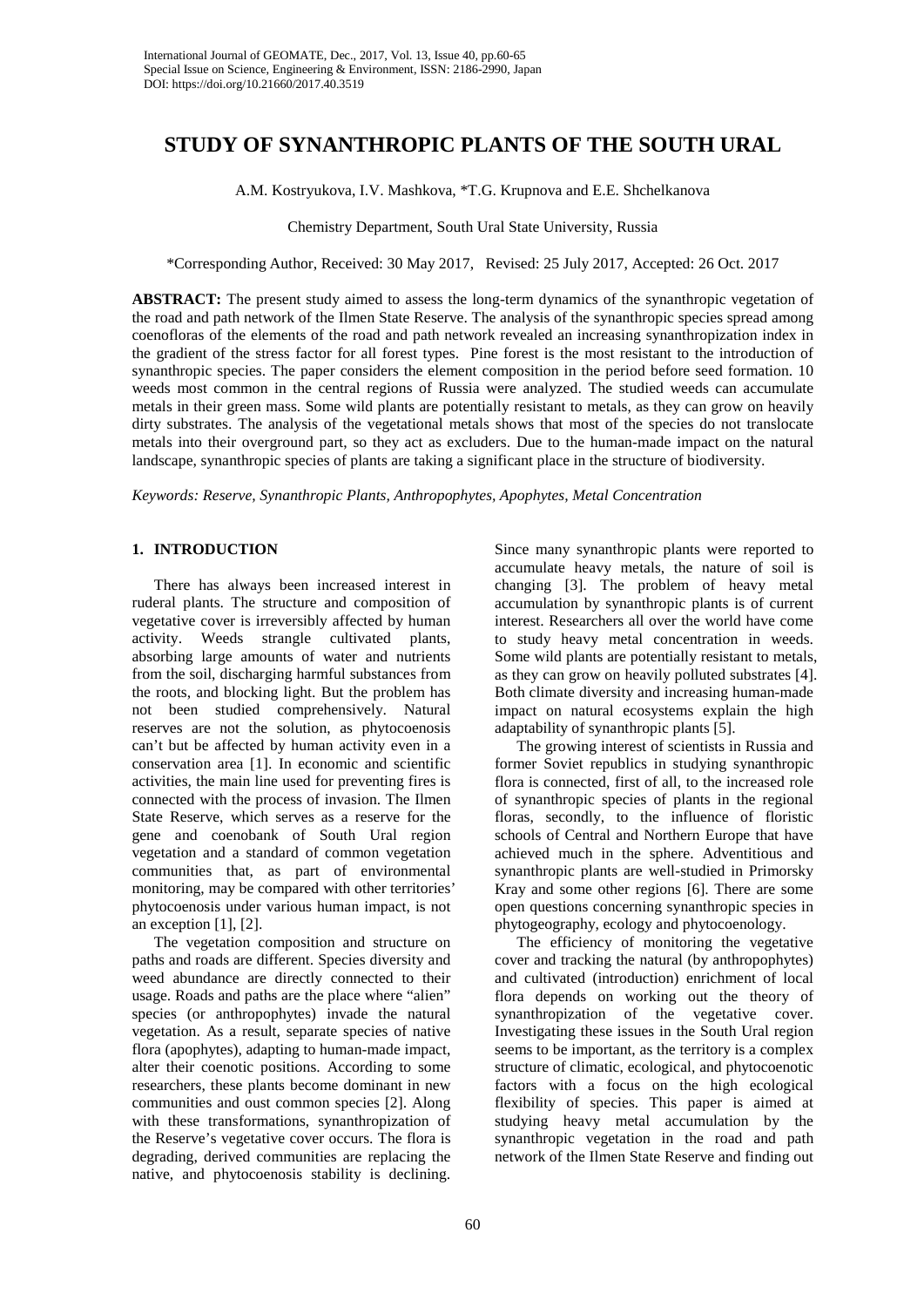the instances of the growth of their ecological and phytocoenotic positions.

The study of adaptability given human-made transformation of the vegetative cover is crucial for defining ecological and phytocoenotic positions of synanthropic species. It is important to identify the chemical and biological features of ruderal plants in a natural geographic habitat and in the newly developed territories of the road and path network of the Ilmen State Reserve.

## **2. METHODS**

### **2.1 Study Area**

The Ilmen State Reserve is located on the eastern South Ural macroslope between the latitude of 540 degrees 58 minutes – 550 degrees 20 minutes north and longitude of 600 degrees 07 minutes – 600 degrees 21 minutes east. It's a part of the South Ural physiographic region of the Ural highlands. The Reserve is a refuge for many endemic and extinct plants and for rare and protected species.

The complex history of the evolution of the South Ural fauna in the Quaternary Period and the Ilmen mountains unique borderline location between mountain (forest) and piedmont (foreststeppe) parts of the region allow the invertebrate animals, diverse in species and complex in composition, to evolve. In that context, the phenomenon of "rich local invertebrate fauna of the Ilmen mountains" is worth mentioning.

In the terrain analysis of Chelyabinsk region, the Ilmen State Reserve is a part of the erosion and denudation landscape of eastern foothills of South Ural that evolved on the eruptive rocks. The South forest division is located in the south terminal ridge of the Ilmen mountains, which is a mild terrace slope with a steep on the Ilmenskoye lake. The abundant flora and phytocoenosis diversity of the site is caused by the borderline location between steppe and forest-steppe zones, challenging landscape, various rock formations. The site's landscape is longitudinal-ridge-steepsloping (400–300 m above sea level). According to the phytogeographical analysis, the South forest division is located in mixed forests of the preforest-steppe pine and birch forests subzone of the south taiga forests zone. On the west, the subzone borders on dark coniferous forests of dividing ridges, on the east – on forest-steppe of trans-Ural peneplain [7]. The variegated vegetative cover was formed under the challenging climate and landscape.

The data were gathered in 9 biotopes [7].

#### **2.2 Characteristic Features of Vegetation**

The Ilmen State Reserve is 90 % covered by forests, which can be classified as South Ural preforest-steppe pine and leafed-pine forests. The main forest-forming species are pine and birch, covering 56 % and 40 % of the territory of the Reserve, respectively. The territory of road and path vegetation is 6.4 % of all the Reserve's area [1].

Scotch pine (55 %) and European white birch (40 %) mainly constitute forests. Herb-grass, green moss, green moss-vaccinium (close to the original) and steppificated biotopes are presented in the forests. Peat-bog and bog-moss pine forests are seen in the wetlands. European white birch and European aspen make young growth with herbs and grass at logging sites. Grass-pine and sedgereed-sphagnum biotopes are seen in valleys, lakesides, and bogs. Such meadow herbs as various grasses (bluegrass, bentgrass, cocksfoot grass), many legume species, buttercups, globeflowers, meadow cranesbills, syndows, etc. are found at the outskirts of the forest.

Being diverse and numerous, bogs don't cover large territories. Almost all of them appear at the sides of "aged" lakes or former bays thereof. Some of them occupied by reed-sedgy formations still have the character of floating bogs. More developed bogs are characterized by the presence of sphagnum moss, bog low shrubs, and herbs specific for taiga bogs such as bog rosemary, swamp ledum, bog cranberry, moorberry, Scheuchzeria palustris, roundleaf sundew, mud sedge, whortleberry willow, white beak sedge, English sundew, cloudberry, and blueberry. Sometimes trees (birch, suppressed pine) are seen. Water and coastal water vegetation is rich and diverse. There are about 70 species of water macrophytes [1], [2]. Macrophyte vegetation is developing in shallow water in bays of the littoral zone of open shores.

## **2.3 Research Methods**

The research was conducted in 2015–2016. Standard methods were used to collect data. Sampling points were selected based on the landscape features, vegetation spread and humanmade impact. Expedition trips were planned based on natural zone analysis, remote sensing of the earth (Landsat/ETM+ satellite images) with a landscape diversity assessment.

Road and path network with complexes of vegetation communities was chosen for analysis. 6 permanent sampling sites in glague-herbgramineous birch forests and pleurocarpous moss herb- gramineous pine forests and 3 types of roads (unsurfaced road, forest road, and foot path) were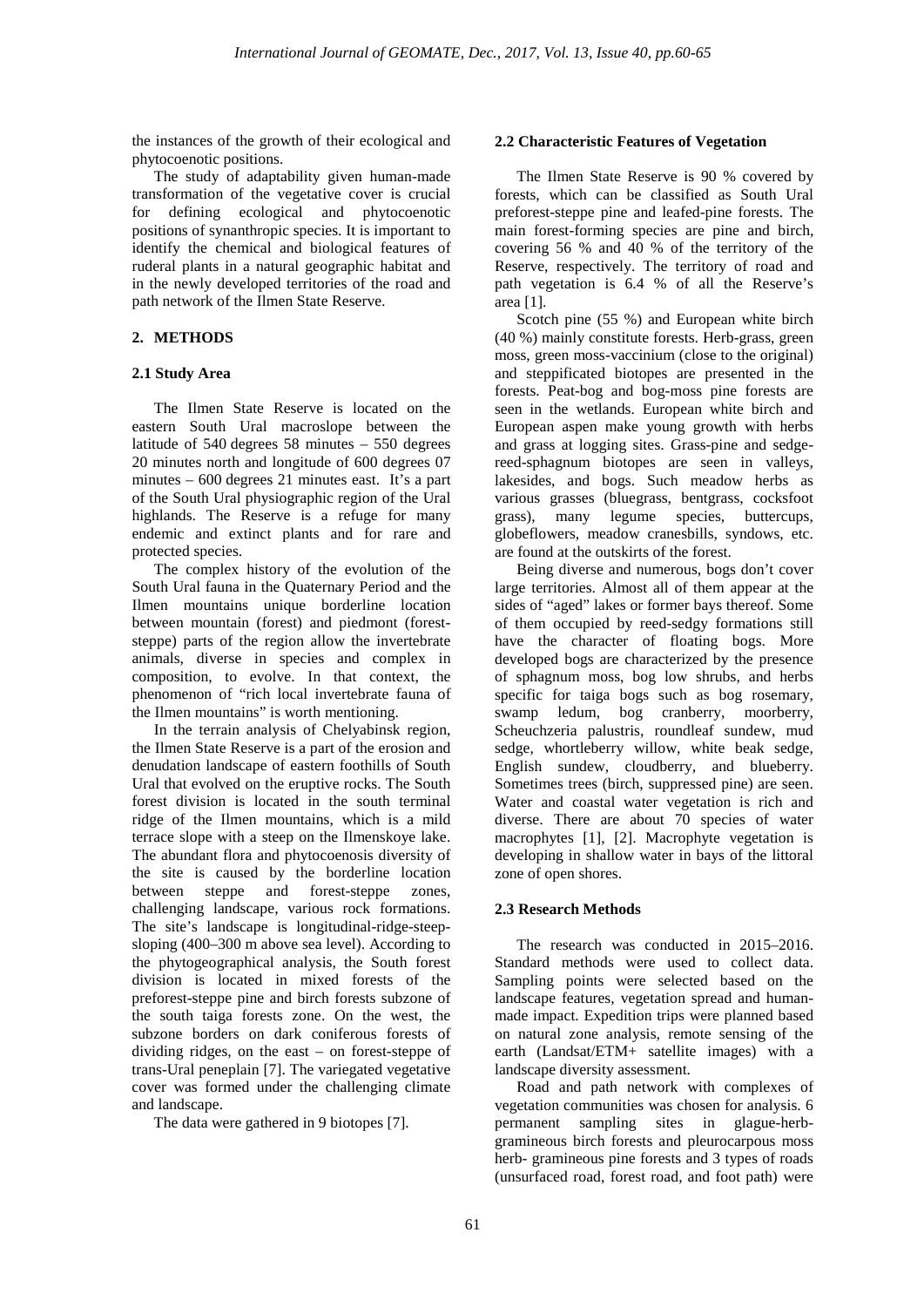described. The routes cover 10 km in total. Georeferenced data integration and correlation were completed with a geographic information system (GIS). A total of about 100 plant samples were described. The area of the studied stations was more than  $25m^2$ .

The number of species, projective cover (%), species abundance (according to Drude), and share of synanthropic species were determined for every 10 m2 structural unit of the road. The level of phytocoenosis synanthropization was assessed based on the synanthropic species share (synanthropization index). An assessment scale of the synanthropization of vegetation communities [8] was used: I – human-made impact is low, synanthropic species up to  $15\%$ ; II – human-made impact is considerable, 16 % to 60 % synanthropic species; III – human-made impact is long-term and high, synanthropic species are dominant - 61 % to 100 %. Species grouped by coenotic and ecological similarity of ecotopes [9] and forming communities on separate parts of paths and roads are meant as coenoflora.

#### **2.4 Sampling and Determination of Metal Concentration**

Sampling occurred in July 2016, when plants stopped in growth. To analyze the chemical content of ruderal plants and to minimize their individual distinctions, 5 samples of each plant species were gathered and air-dried. The air-dry samples of 5 plants were united into one mixed sample, they were then ashed at 550  $\,^{\circ}$ C for 5 hours. The ashed samples were ground in a mortar. The finely ground rock powder, mixed with a small amount of polyvinyl alcohol dissolved in water, was compressed using a hydraulic press into a pellet.

In the pellets, Cu, Zn, Mn, and Fe were measured using X-ray fluorescence (XRF) analysis. XRF patterns were registered in the lab of Education and Research Center for Nanotechnology at South Ural State University. A Rigaku SuperMini XRF Spectrometer was used for XRF analysis. The relative standard results deviation was not more than 5 %.

#### **3. RESULTS AND DISCUSSION**

The problem of synanthropic species is becoming more important not only for developed areas but also for reserves. Synanthropization significantly influences the flora of conservation areas. Synanthropic flora is heterogeneous. According to E.V. Dorogostayskaya [10], anthropophilic flora consists of some local species (apophytes) and species brought by man (anthropochores). The main factor for the growth

of synanthropic plants is soil microclimate change made by man both deliberately and indeliberately or spontaneously. Anthropogenic plants are classified into native and adventive adventive (anthropochores). Native species are divided into sedentary, indifferent, and apophytes. Apophytes fall into erosiophilous (in freshly exposed substrates) and nitrophilous-halophilous apophytes (in the dirty anthropogenic habitat). Adventive species (anthropochores) are classified into unnaturalized (accidental, permanently brought) and naturalized (growing only in the anthropogenic habitat; moving to the natural habitat). According to common classification [11], synanthropic plants are divided into local (or apophytes) and alien (or anthropophytes). Among synanthropic flora, S.G. Kudrin [12] distinguishes the following ecological-phytocoenotic groups: forest group (ruderal-forest element), meadow group (ruderalmeadow element), ruderal group (ruderal element with wide environment, brought or adventive element), and the cultivated group (food element, decorative element, introduced element).

The modern synanthropic flora of the Ilmen State reserve has increased by 45 species since 1986 [13], both apothytes (28 species) and anthropophytes (17 species). The synanthropization index has grown by 1.6 % (Table 1).

|                                 | References                              |                                           |  |  |
|---------------------------------|-----------------------------------------|-------------------------------------------|--|--|
| Plants groups                   | Gorchakovsky<br>and et al.,<br>2005 [1] | Gorchakovsky<br>and Kozlova,<br>1998 [13] |  |  |
| Plants totally                  | 953                                     | 841                                       |  |  |
| Synanthropic<br>species totally | 265                                     | 220                                       |  |  |
| Including<br>apophytes          | 144                                     | 116                                       |  |  |
| Including<br>anthropophytes     | 121                                     | 104                                       |  |  |
| Synanthropization<br>index %    | 27.8                                    | 26.2                                      |  |  |
| Apophytization<br>index %       | 54.3                                    | 40.0                                      |  |  |

Table 1 Dynamics of synanthropization of the Ilmen State Reserve flora according to the references

Our research revealed 51 species of synanthropic flora on the road and path network of the Reserve, 37 of which are apophytes and 14 anthropophytes. It has been established that the number of synanthropic species has insignificantly increased in comparison with 2014 [14].

In the birch forests, the number of synanthropic species is larger (42–32) than in the pine forests (25–19), which may be explained by more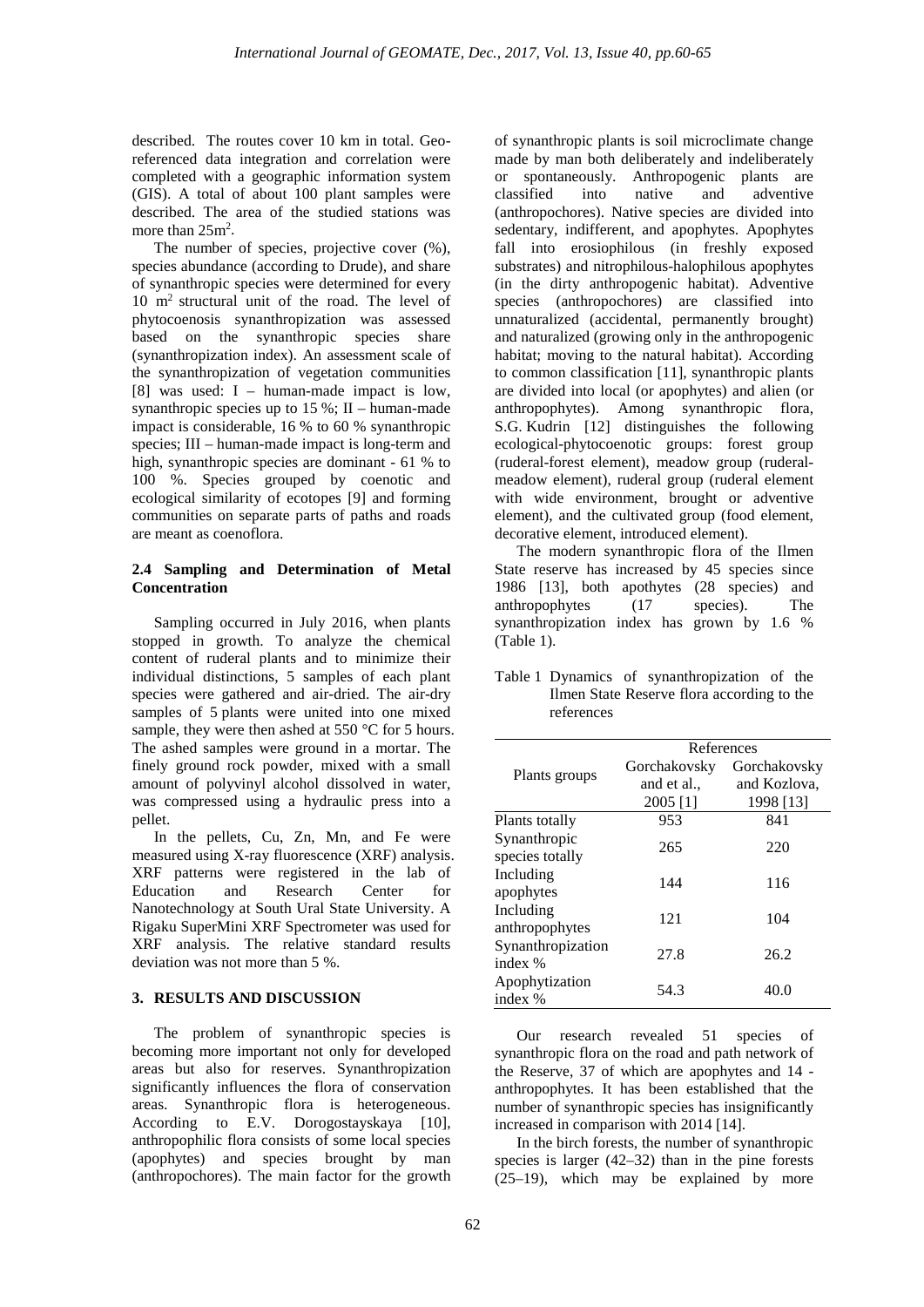favourable conditions for the growth of the herbal and suffruticose layer in the birch forests. A large number of published studies do not establish any differences in the parameters of the ecotopes of pine and birch forests, therefore the increasing number of species in the synanthropic vegetation of the road and path network of the Reserve may be attributed to the anthropogenic factor. The study shows that with the increase of stress load, microclimate is slightly changing; humidity, trophicity, acidity, and nitrogen grow; and luminance in the pine and birch forests in all types of the main line is increasing [14].

The quality of soil on the unsurfaced roads is lower than on the forest roads. Test planting is characterized by more xerophytic conditions, which may be explained by the drainage properties of the vegetative cover transpiring water surplus from organic-mineral substrate. Integrity disturbance of the herbal and suffruticose layer results in stagnation in tracks and the space between them, bogging, and acidification; increased nitrate is caused by polluting [14].

Analysis of synanthropic species distribution in the coenoflora of the elements of the road and path network revealed an increasing synanthropization index in the gradient of stress factor for all the forests. According to the assessment scale of synanthropization level, the heaviest and most lasting impact is identified in the coenoflora of birch forests that belong to all the types of forest roads. In the pine forests, only unsurfaced and forest roads are affected.

The most coeno-stable populations were chosen to study heavy metal concentration in the ruderal plants of the Ilmen State Reserve species formation. Such metals as Zn, Mn, Fe, Cu, and Sr were found in the plants (Table 2).

Cuprum is an essential element playing a key role in a range of physiological processessuch as photosynthesis, respiration, carbohydrate distribution, reducing nitrogen decline and fixation, protein metabolism, and cell wall metabolism. Many plants have cuprum. It also influences water

permeability, and thus, governs water relationships. The most significant practical consequences of cuprum function for plants are attributed to its deficit and toxicity. Cuprum is a part of the disease resistance mechanism. Plant resistance to mycosis may be explained by an adequate cuprum supply. There is the evidence that plants with a rich cuprum concentration are more susceptible to some diseases.

Zinc is an essential microelement playing a key role as a specific activator of some ferments, such as carbonic anhydrase catalyzing the breakage of carbonic acid into water and carbon dioxide. It is easily absorbed as hydrated ion  $Zn^{2+}$ . Zn concentration in plants depends on the age and state of vegetation. A high concentration of Zn is usually seen in young plants, and it reduces with the age as a result of dilution. In general, plants can in large amounts of Zn without showing any instances of rejection with Zn concentration in soil being less than 500 mg/kg.

Iron is of great importance for the enzyme system and necessary for chlorophyll synthesis. It is part of the redox processes in plants, it can convert from oxidated form into protoxydic and vice versa.

Manganese is a significant element used in the reduced form of  $Mn^{2+}$ . Like cuprum, manganese, being the part of ferments that enable these processes, plays an important role in the redox reaction in plants.

The most influential factor in the absorption of strontium by plants is Ca concentration in soil. Other factors are pH and organic matter concentration.

Accumulation of strontium by different organisms depends not only on their species but also on the interrelations of strontium, calcium and phosphorus in the environment. The total strontium concentration in soil is 0.035 % (in mass).

Strontium in adequate concentrations is favourable for plant metabolism [15].

| Plant                               | Zn   | Mn   | Fe   | Cu   | Sr   |
|-------------------------------------|------|------|------|------|------|
| Carduus crispus L.                  | 0.62 | 1.12 | 1.53 | 0.22 | 0.11 |
| Tanacetum vulgare L.                | 0.45 | 1.42 | 1.65 | 0.24 | 0.12 |
| Trifolium montanum L.               | 1.64 | 1.17 | 1.58 | 0.25 | 0.11 |
| Euphorbia esula L.                  | 0.49 | 2.04 | 2.10 | 0.26 | 0.11 |
| Leonurus quinquelobatus GILIB.      | 1.12 | 2.52 | 2.13 | 0.21 | 0.10 |
| Linaria vulgaris MILL.              | 0.65 | 1.54 | 1.79 | 0.25 | 0.12 |
| Artemisia vulgaris L.               | 1.98 | 1.32 | 1.74 | 0.26 | 0.11 |
| Artemisia absinthium L.             | 0.65 | 2.56 | 2.03 | 0.21 | 0.11 |
| Barbarea vulgaris W.T.AITON         | 0.56 | 1.69 | 1.91 | 0.28 | 0.12 |
| Galeopsis ladanum L.                | 0.48 | 1.23 | 1.65 | 0.22 | 0.10 |
| Capsella bursa-pastoris (L.) MEDIK. | 0.42 | 1.51 | 1.78 | 0.26 | 0.12 |

Table 2 Heavy Metal Concentration in ash residue of ruderal plants, %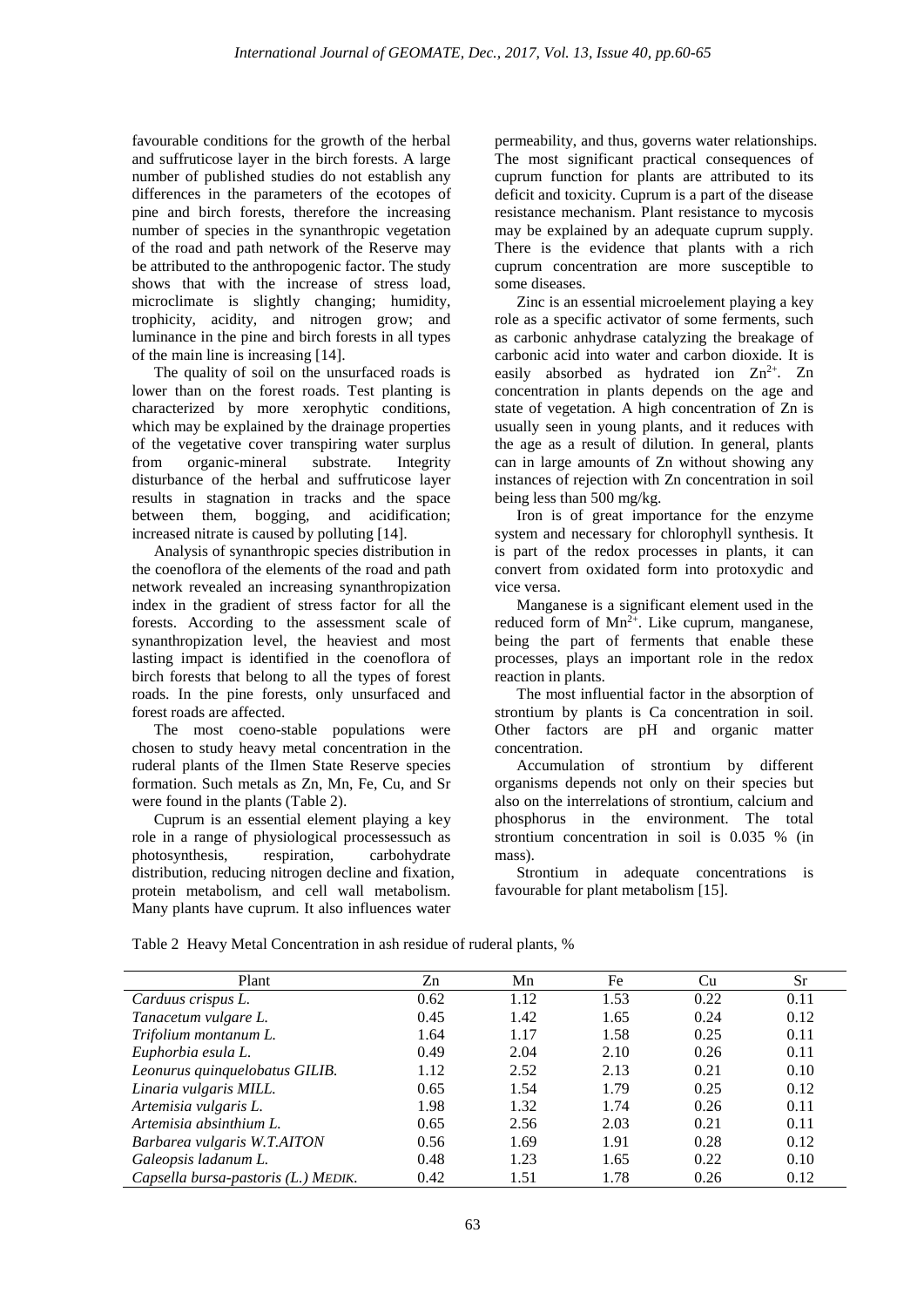Plant chemical composition reflects soil element composition. But this is affected by many factors. Therefore, heavy metal concentration in plants is very changeable and widely varies. This study found that motherwort and wormwood accumulate a high amount of manganese and may be used for drawing it out from soil in the process of phytoremediation. Phytoremediation is known as a relatively inexpensive method of soil reclamation [16, 17]. Clover and thistle accumulate more zinc and may be used for drawing it out from soil. Other plants accumulate iron ions and may be used for drawing out iron from soil.

#### **4. CONCLUSION**

The study has identified 51 species of synanthropic plants on the road and path network of some parts of the Ilmen State Reserve. The plants cover ditches, quarries, embankments, wastelands, and the side of the roads. Rapidly growing annuals and perennials are dominant in such coenofloras, as they are not demanding of soil and grow well in sites lacking a humous soil horizon.

The paper analyzes the chemical composition of the metals Zn, Mn, Fe, Cu, and Sr for the most coeno-stable species. These elements are essential in low concentrations for plant metabolism and may be used for the phytoremediation of soil.

The obtained results indicate declining efficiency in the use of the current mainlines of the Reserve. But the road and path network of the birch forests is more frequently used than that of the pine forests, which are more resistant to the invasion of synanthropic species.

Climate and a growing human-made impact on the natural ecosystems explain the high adaptability of synanthropic plants. This study revealed the nonequivalence of different environmental factors for forming the adaptability of synanthropic species. Such parameters of the ecoarea as moisture variability, drainage, light, and<br>anthropotolerance are gaining particular anthropotolerance are gaining importance for increasing the ability to settle on various habitats.

### **5. ACKNOWLEDGEMENTS**

The work was supported by Act 211 Government of the Russian Federation, contract № 02.A03.21.0011. The authors wish to thank D. Uchaev (ERC Nanotechnology, SUSU) for XRF quantification measurements.

#### **6. REFERENCES**

[1] Gorchakovsky P.L., Zolotareva N.V., Koroteeva E.V. and Podgaevskaya E.N., Phyto-diversity of the Ilmen Reserve in the system of protection and monitoring. Ekaterinburg: Goschitsky Publishing House, 2005, pp 5-180.

- [2] Kulikov P.V., Additions to the flora of Ilmenski state reserve (South Ural), Bulletin of Moscow Ssociety of Testers of Nature. Department of Biology, Vol. 108, Issue 6, 2003, pp. 68-69.
- [3] Liang S.-X., Gao N., Li Z.-C., Shen S.-G. and Li J., Investigation of correlativity between heavy metal concentration in indigenous plants and combined pollution soils, Chemistry and Ecology, Vol. 32, Issue 9, 2016, pp. 872-883.
- [4] González R.C. and González-Chávez M.C.A., Metal accumulation in wild plants surrounding mining wastes, Environmental Pollution, Vol. 144, Issue 1, 2006, pp. 84-92.
- [5] Seledets V.P., Mayorov I.S. and Syritsa M.V., The peculiarities of natureuse in the coastal zone of the Russian far east seas: ecological ranges of sinanropic plant species, News of the Samara Scientific Center of the Russian Academy of Sciences, Vol. 10, Issue 2, 2008, pp. 303-309.
- [6] Puzyrev A.N. and Baranova O.G., The study of adventive and synanthropic flora in the CIS: achievements and prospects, Adventive and Synanthropic Flora of Russia and Neighboring Countries: State and Prospects, in Materials of the III International Scientific Conference. Conference, 2006, pp. 3-4.
- [7] Mashkova I.V., Krupnova T.G., Kostryukova A.M. and Shchelkanova V.Y., Landscape ecological distribution of diurnal butterflies of mixed forests in South forest division of Ilmen state reserve, in Proc. International Multidisciplinary Scientific GeoConference Surveying Geology and Mining Ecology Management, SGEM 16th., Vol. 1, 2016, pp. 555-562.
- [8] Gorchakovsky P.L., Anthropogenic transformation and restoration of productivity of meadow phytocenoses. Ekaterinburg: Ekaterinburg Publishing House, 1999, pp. 3- 150.
- [9] Yurtsev B.A., Monitoring of biodiversity at the level of local flora, Botanical Journal, Vol. 82, Issue 6, 1997, pp. 60-70.
- [10] Dorogostaiskaya E.V., Weed plants of the extreme North of the USSR. Leningrad: Science, 1972, pp. 3–170.
- [11] Kornas J., Man's impact upon the flora: processes and affects, Memorabilia zoologica, Vol. 37, 1982, pp.11-30.
- [12] Kudrin S.G., Analysis of ecological and phytocenotic elements of the synanthropic part of the flora of the Hingemsky reserve, Adventive and Synanthropic Flora of Russia